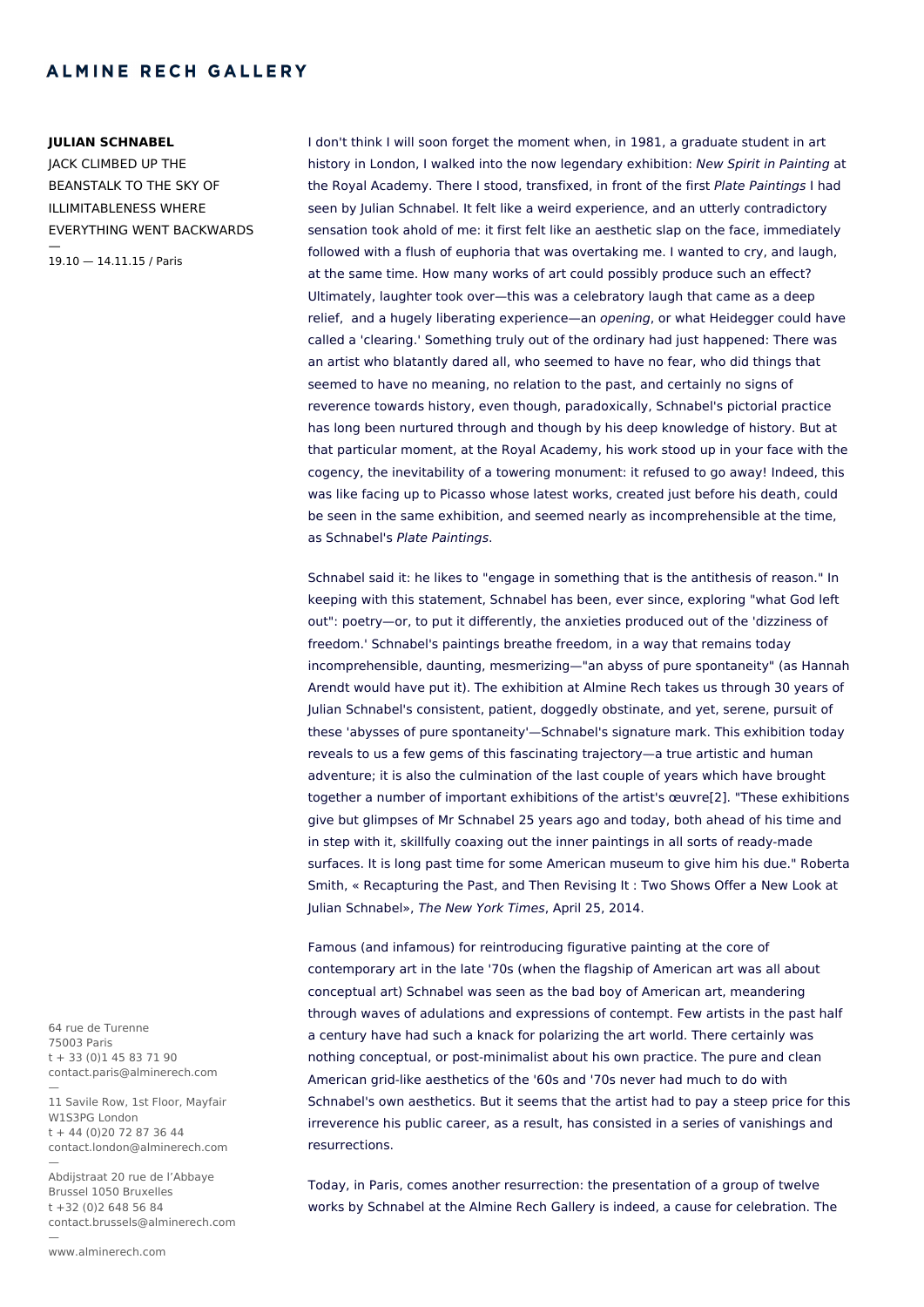center piece of the exhibition is Virtue, (1986), which was first exhibited at the Whitney Biennial of 1987—it took six years after the exhibition at the Royal Academy for Schnabel to receive a full accolade by the New York art world, where he lives.

Julian Schnabel's Virtue (1986) did not go unnoticed by critics of the 1987 Whitney Biennial. Organized by Richard Armstrong, Richard Marshall, and Lisa Phillips, the show—which also featured an *Equilibrium* tank with basketballs and the pristine, shiny, stainless steel Bunny by Jeff Koons (another polarizing figure)—offered Schnabel his first significant New York institutional platform.

Virtue is a large and powerful work, executed on a dilapidated brown-olive tarpaulin upon which a banner bearing the titular phrase was attached. The modest silk banner with gold type spelling out VIRTUE appears to be almost swallowed up by the monumental tarp—the preciousness and glibness of the banner strongly contrasting with the expanse of industrial look of the fabric behind. Arthur C. Danto conceded, almost begrudgingly, that "the juxtaposition of materials and inscriptions gives a rare meaning to the vocabulary of this portentous artist." Meanwhile, Charles Bernstein, in his review, declared that Virtue was "simulated Dada...[A] simulation of previous art styles in such a way that their codes are alleged to be exposed while their meaning has been evacuated." William Wilson, in the L.A. Times, ambivalently mused that "[the painting] shows absolutely intelligent understanding of how to express conscience in visual terms but it does not participate in itself."

Virtue became an important touchstone for the painter: it was discretely kept in the artist's personal collection for nearly three decades, and, with the exception of a substantial exhibition in Mexico, has been kept away from the public eye. Now it is on view at Almine Rech, one of twelve works that form a mini-retrospective of the artist's career. In a way, the reemergence of Virtue almost thirty years after its initial public reception mirrors the fortuna critica of the artist himself. Julian Schnabel, a painter, sculptor, and filmmaker, is one of the best known living artists today; yet, one whose œuvre has been known and exposed very parsimoniously, and has only recently begun to be viewed, understood, and appreciated on a larger scale. After his initial success with wax and plate paintings in the late 1970s and early 1980s on the New York art scene, he became just as well known for his successful filmmaking career (notably Basquiat (1996), Before Night Falls (2000), and The Diving Bell and the Butterfly (2007). His name has often been attached to a certain brand of eighties excess, with hints of neo-romanticism, or wild eccentricity (the image of Schnabel, seen in the streets in the neighborhood of his mansion-like studio in New York, wearing silk pajamas smeared with paint, is refusing to go away). He was loved, or hated, but seldom through first hand contact: typically, many of his detractors, especially stateside, had not actually seen his work in person.

"Must we learn again the simple, forthright experience of actually seeing a painting?" asks William Gaddis in his 1998 essay on Schnabel, echoing one of the artist's primary insistences: the importance of seeing works of art outside of mechanical reproductions—in the flesh.

Schnabel's works especially thrive when this imperative is followed: indeed, the compounded size, materials, and technique—the mainstay of Schnabel's artistic practice—are such that one truly obtains an ideal experience of these complex

64 rue de Turenne 75003 Paris t + 33 (0)1 45 83 71 90 contact.paris@alminerech.com

—

—

11 Savile Row, 1st Floor, Mayfair W1S3PG London  $t + 44 (0)20 72 87 36 44$ contact.london@alminerech.com —

Abdijstraat 20 rue de l'Abbaye Brussel 1050 Bruxelles t +32 (0)2 648 56 84 contact.brussels@alminerech.com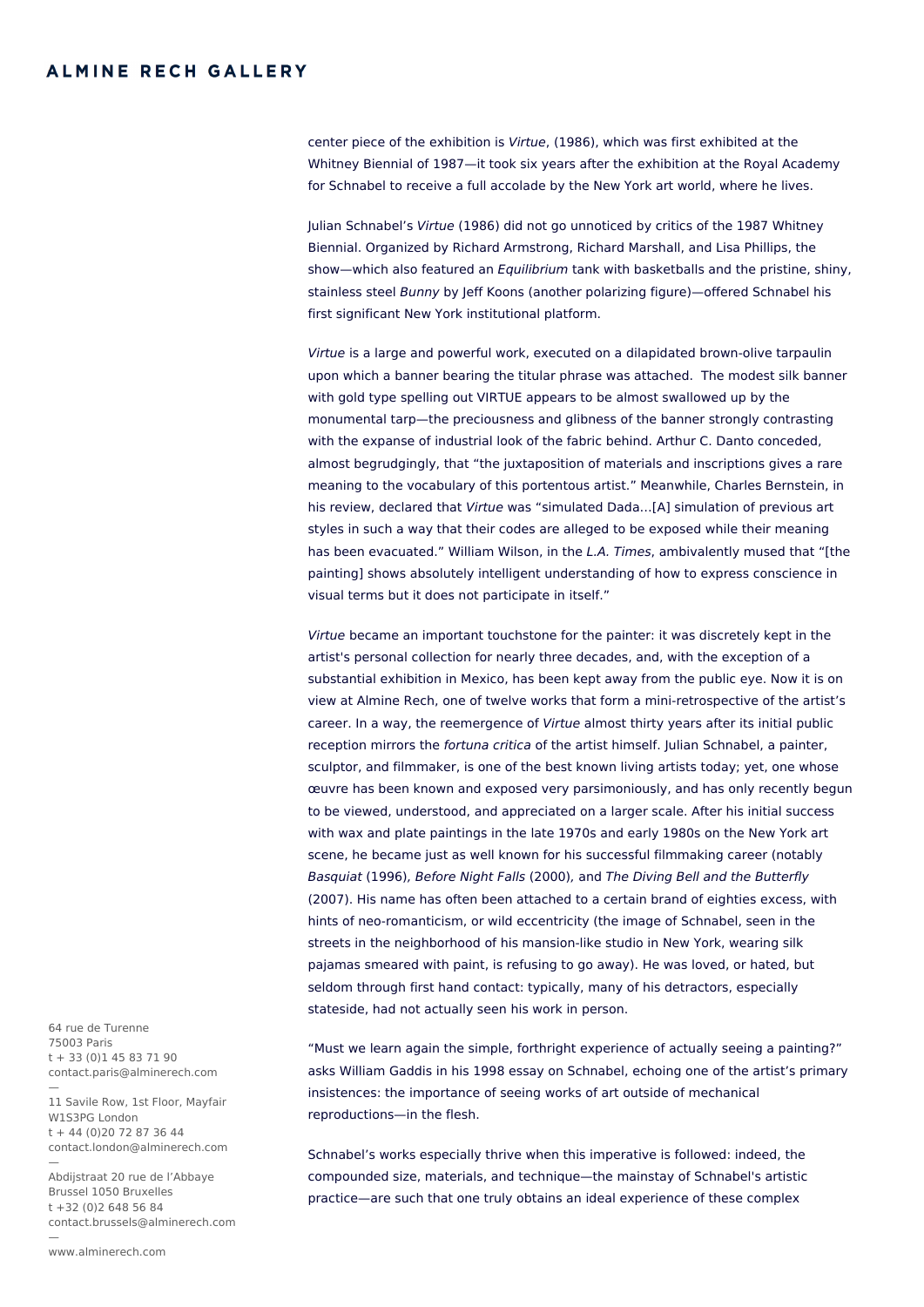creative sums, as one stands before each work in the flesh. This exhibition at Almine Rech makes this imperative possible today, and enables another resurrection to occur.

In a series of paintings on white tarpaulin from 1990, which the artist is used to refer as the "Paintings on tarp series", he explores the possibilities inherent in taking a non-traditional approach to mark-making and seeks a freedom that must be arrived at through a circumlocution around modernist mores of abstraction. In Untitled, against a battered white background, Schnabel applied patches of purple with the conduit of a cloth drenched in paint. These marks become ghostly fingerprints, recalling both the drips of action painters and the automatic creations of the Dadaists. Running across the painting from the upper left corner, a pool of deep, bloody maroon oozes across these marks.

Take his recent works, for instance, wherein Schnabel has been using spray paints, from a series titled "Tour of Hell," several of which are featured in the exhibition, and let us just listen to the specific vocabulary the artist chose to describe these works:

"I wanted the paint to impregnate the material instead of being on top of the material<sup>"</sup>

His choice of words emphasizes the bodily presence of the artist in his works; there is something deeply sensual about Schnabel's works (which may be one of the factors for his detractors' quick dismissal, for the art world often critically lacks sensuality).

Here, "Tour of Hell", his most recent spray paintings were made on large-scale prints of photographs of a decrepit ceiling in an abandoned building. Printing the image on polyester impregnates it into the material. Rather than sitting on the surface spray paint melds into it. Schnabel hadn't been concerned with it seeping through to the backside, which he found infinitely more interesting, and reacted to by turning the paintings inside out and then modifying them, in some cases by adding more spray and white paint. Again the artist's own comments on these works are priceless, and enlightening. There goes "a willingness to embrace chance, to commandeer prior meanings for a new set of meanings, as well as the courage to gamble, sacrificing something that is good, for the sake of something [I] never could have imagined it being."

In the pair of untitled works from 2015, the thickets of brightly-colored spray paint dance within the inkjet print that forms the underdrawing for the work—its armature. The reds, greens, blues, yellows, and purples seem both deliberate and haphazard, both beyond the painter's control and entirely of his making.

A general appeal and tendency towards the aleatory, the discarded, and the unlikely have informed much of Schnabel's choices in executing his paintings. The *objet trouvé* is as key to his career as paint itself. His website lists among his categories of works "Paintings on Found Materials" and "Paintings on Found Objects." Many of the paintings in the current show fall into the former category, created on tarpaulin, a heavy-duty, industrial, rugged cousin to traditional artist's canvas. Tarpaulin supplies the work its architecture and places it into a push/pull between object and picture. In one series, Hurricane Bob, the artist drove and dragged a large swath of tarpaulin behind his car: friction with the asphalt creating marks on the material. The use of

64 rue de Turenne 75003 Paris t + 33 (0)1 45 83 71 90 contact.paris@alminerech.com

— 11 Savile Row, 1st Floor, Mayfair W1S3PG London  $t + 44 (0)20 72 87 36 44$ contact.london@alminerech.com —

Abdijstraat 20 rue de l'Abbaye Brussel 1050 Bruxelles t +32 (0)2 648 56 84 contact.brussels@alminerech.com

—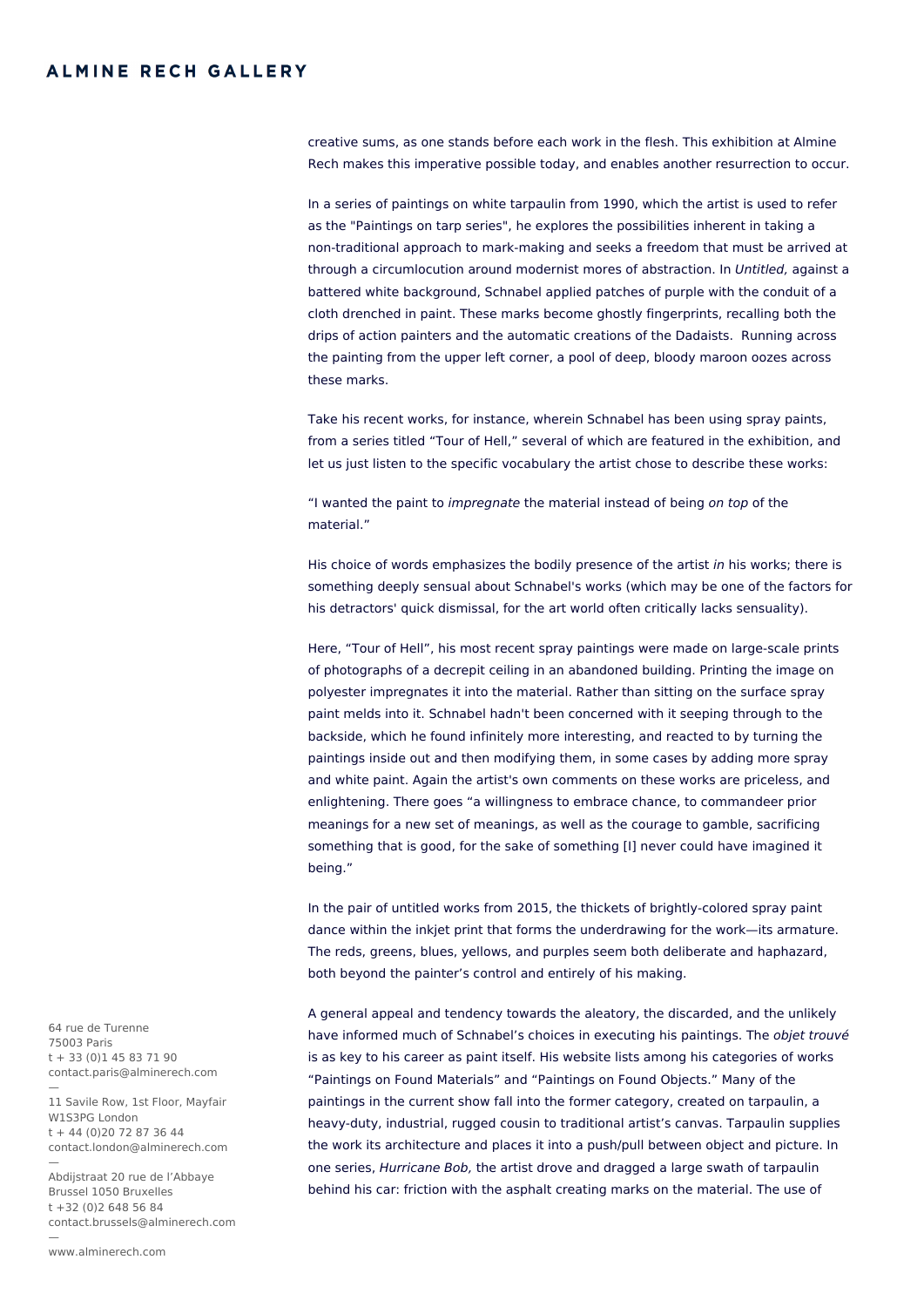such support immediately imbues these works with a swagger, as well as a contradiction, that such a durable material also appears less permanent, the tarp providing an almost heuristic quality to artmaking. "I decide what materials I am going to work with and how it begins, nothing is known beyond that - there's no rehearsal," Schnabel told Vogue in 2014.

Schnabel has used both tarpaulin and spray paint for over thirty years, for instance in the works in the series mentioned above as Paintings on tarp series, though those and other facets of the artist's output have been little seen until recently. Since his 1987 Whitney exhibition *Paintings: 1975-1987*, the artist's works have been almost criminally under-exhibited in his home country. But for over more than three decades, the artist never stopped creating, eschewing an easy iconic painting signature and instead ceaselessly exploring the medium's possibilities. "It's what I do to survive or get through a day or exist in this world is to make paintings," the artist has said, bringing to mind the Austrian art historian Alois Riegl's somewhat untranslatable concept of kunstwollen, perhaps best understood as art willed into being by an urge for production. The critic Robert Pincus-Witten noted this will to produce, placing Schnabel in an artistic genealogy following the poet Percy Bysshe Shelley and the artist Cy Twombly, whose poetic inclusions in his canvases were a romantic gesture against formalist dogma.

In the 1980s, an entrenched critical bias against Romantic and Neo-Expressionist tendencies had lead to a general neglect of Schnabel's career that is now mercifully being rectified. A 2013 retrospective at the Brant Foundation in Connecticut was an important step to better understanding the breadth and depth of his work. Also fundamental has been a recognition that many of today's working painters – including Sterling Ruby, Joe Bradley, and Oscar Murillo, all produce in modes and materials that reflect a deep awareness of Schnabel's presence. As symbolic principe of an unofficial painter's academy, Schnabel is perhaps like the scape goat in his recent series of paintings, three of which are in the exhibition. These works feature a goat – a potential avatar for the artist – standing over a cliff, looking over a monumental—romantic, one might say—landscape. The A bunny is placed precariously on top of the goat's head. Upon these works, a spray of purple ink is literally hosed, an impulsive mark-making, about which the artist says: "The added abstract glyph implies another temporality. It annotates and becomes a new ground that commandeers the painting's proper set of meanings." There are three such goat paintings in the show, each using the same printed backdrop (clones of each other, in a way, like the famous cloned sheep Dolly). Along with the washes of purple ink, impressionistic pink dots mark the painting's surface.

Time has been a constant theme throughout Schnabel's career. The artist has spoken about exploring possibilities outside the traditional chronology of modernism. This past March, The Museum of Modern Art in New York announced it had acquired its first Schnabel painting. They attributed this renewed interest in the artist's work to the fact that Schnabel's importance to today's generation of artists is undeniable -- and ever increasing. A fresh re-appraisal of Schnabel's work in the context of contemporary painting is, therefore, in order. For an artist who has always been seen as being either forward, or behind, outside, or ahead of his time, for once, after two years of important and impressive shows, this exhibition at Almine Rech is telling us that **now** has become Julian Schnabel's time.

64 rue de Turenne 75003 Paris t + 33 (0)1 45 83 71 90 contact.paris@alminerech.com

— 11 Savile Row, 1st Floor, Mayfair W1S3PG London  $t + 44 (0)20 72 87 36 44$ contact.london@alminerech.com —

Abdijstraat 20 rue de l'Abbaye Brussel 1050 Bruxelles t +32 (0)2 648 56 84 contact.brussels@alminerech.com

—